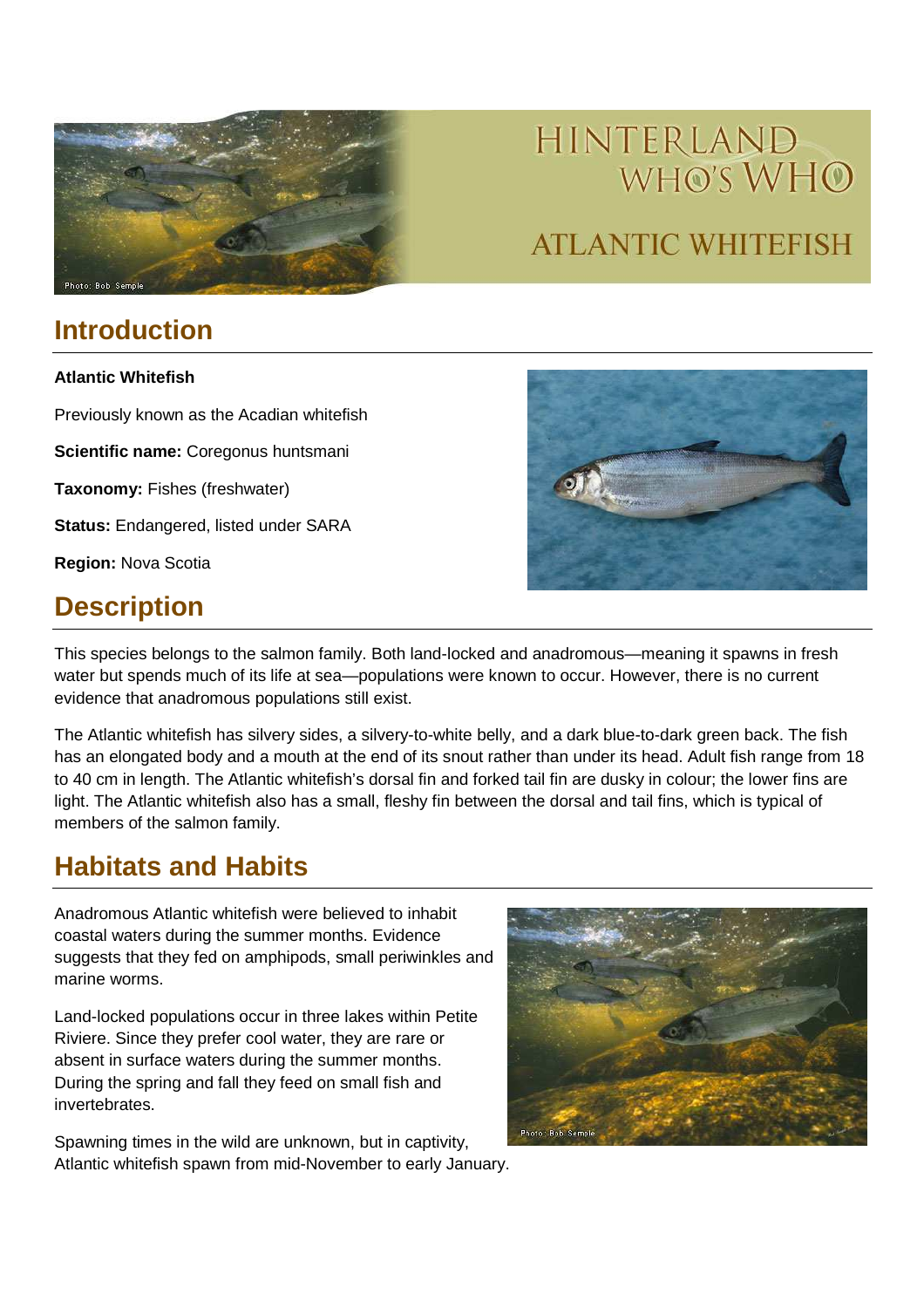

### **Range**

Unique to Canada, Atlantic whitefish have been reported only in the Tusket River and Petite Riviere watersheds in southern Nova Scotia. Sadly, the Tusket River population has been extirpated. The Petite Riviere population may, in fact, represent the last remaining Atlantic whitefish in the world. The exact size of the remaining population is not known.

# **Conservation**

#### **Why it's at risk**

The damming of the Tusket River in 1929 interfered with the migratory movement of the Atlantic whitefish for many years and may have been a factor in the extirpation of the river's anadromous population. Also, rising acidity in some portions of the river may have negatively affected their reproductive success.

A lack of fish passage between the sea and the lakes in Petite Riviere may be a factor in the decline of the anadromous population in the area. Non-native fish in the Petite Riviere watershed, such as the smallmouth bass have been illegally introduced and may pose a significant threat to the last remaining population of Atlantic whitefish. Poaching and recreational fishing (the fish is often mistaken for lake whitefish) were also believed to have also contributed to the species' decline in the past.

#### **What's being done**

The Nova Scotia Fishery Regulations under the federal Fisheries Act have prohibited the taking of Atlantic whitefish from all waters of the province since 1970. The fish's habitat is also protected.

A recovery program under the Species at Risk Act (SARA) is underway. This program will clarify the Atlantic whitefish's present distribution, life history and habitat requirements, determine the impact of non-native fish populations, and develop captive-breeding programs to support re-establishment of self-sustaining populations. Recovery actions taken to date include: closure of recreational angling in sensitive migration and staging areas;

creation of monitoring programs to assess the current range of both land-locked and anadromous populations;

assessment of habitat requirements to assist with protection of the remaining populations and to plan for eventual re-introduction; evaluation of the genetic health of the remaining populations; and, review the threats posed by invasive smallmouth bass and chain pickerel on the survival and recovery of Atlantic whitefish.

#### **What can you do?**

Angling for Atlantic whitefish is strictly prohibited—so observe the closure times and areas for angling on Petite Riviere. If you see or accidentally catch what you believe is an Atlantic whitefish, make a note of location and date, and the size and the general appearance of the fish. Then release it and notify one of these fisheries departments: